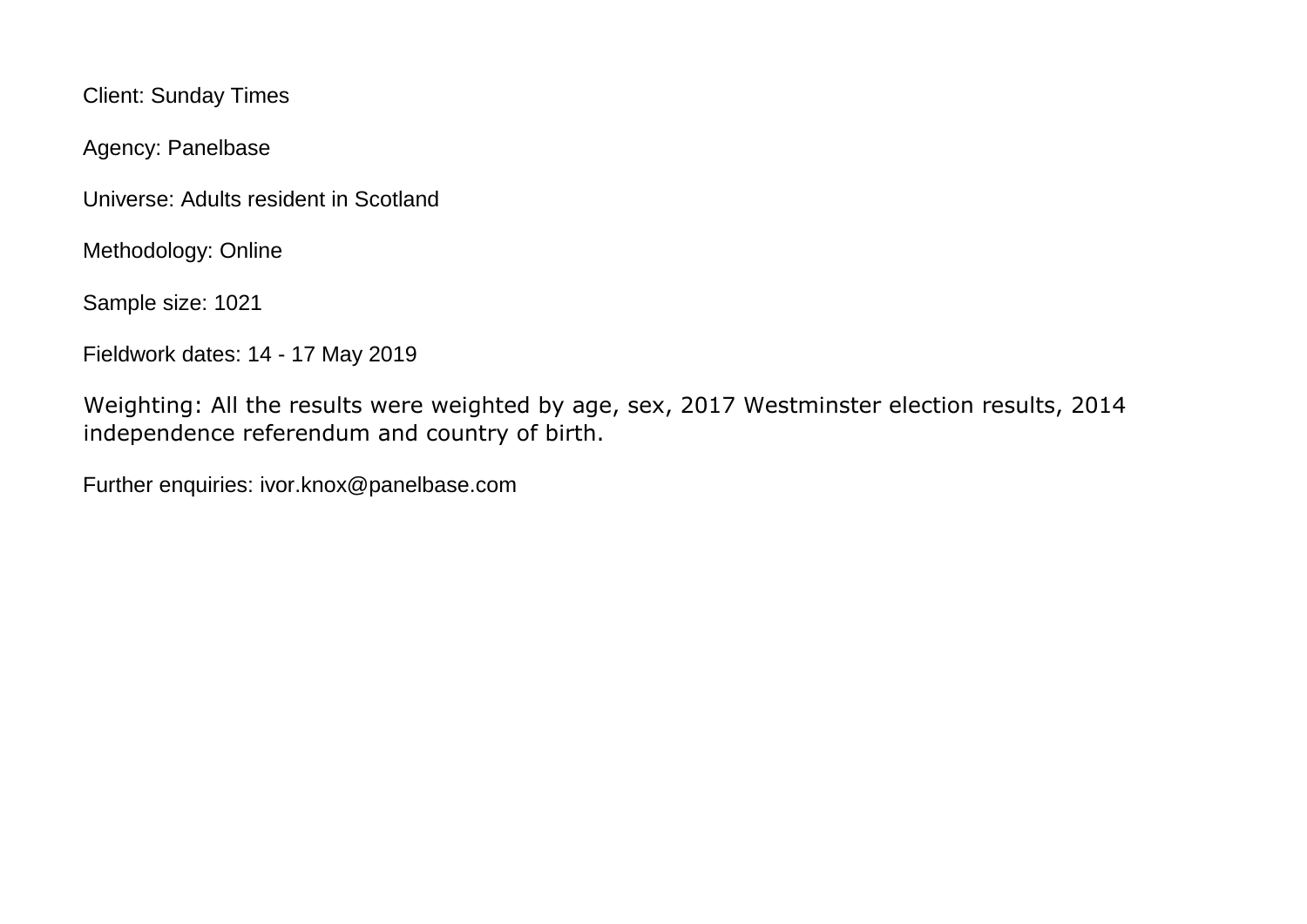| Base: 1,021                                                                                     |                                                                           | Total                  |                      |                      |                 | Gender X Age         |                           |                 |                      | S4. SEG           |                          |                                | 2017 Westminster         |              |                 | 2014 Independence<br>Referendum |                   |                      |                               | 2016 Holyrood |                   |                 | 2016 EU Referendum          |                                   |
|-------------------------------------------------------------------------------------------------|---------------------------------------------------------------------------|------------------------|----------------------|----------------------|-----------------|----------------------|---------------------------|-----------------|----------------------|-------------------|--------------------------|--------------------------------|--------------------------|--------------|-----------------|---------------------------------|-------------------|----------------------|-------------------------------|---------------|-------------------|-----------------|-----------------------------|-----------------------------------|
|                                                                                                 |                                                                           |                        | Male x<br>$16 - 34$  | Male x<br>$35 - 54$  | Male x<br>$55+$ | Female               | Female<br>x 16-34 x 35-54 | Female<br>x 55  | ABC1                 | C <sub>2</sub> DE | CON                      | LAB                            | LIB DEM                  | SNP          | Yes             | No                              | I did<br>not vote | CON                  | LAB                           | LIB DEM       | SNP               | Remain          | Leave                       | Did not<br>vote                   |
| Total                                                                                           |                                                                           | 1021<br>(1021)         | 151<br>(153)         | 162<br>(163)         | 178<br>(172)    | 152<br>(152)         | 171<br>(178)              | 207<br>(202)    | 495<br>(485)         | 526<br>(536)      | 247<br>(213)             | 234<br>(197)                   | 59<br>(52)               | 318<br>(361) | 404<br>(447)    | 499<br>(456)                    | 118<br>(118)      | 180<br>(156)         | 207<br>(181)                  | 54<br>(53)    | 327<br>(367)      | 573<br>(572)    | 335<br>(338)                | 113<br>(111)                      |
| Q3. Who would you vote for if a<br>UK Parliamentary Election took                               | Base: All likely to vote (8-10 at Q2)<br>respondents                      | 827<br>(826)           | 106<br>(116)         | 142<br>(139)         | 160<br>(150)    | 108<br>(117)         | 130<br>(133)              | 179<br>(170)    | 423<br>(422)         | 403<br>(404)      | 225<br>(194)             | 195<br>(165)                   | 56<br>(49)               | 291<br>(332) | 345<br>(383)    | 433<br>(394)                    | 48<br>(49)        | 169<br>(146)         | 177<br>(153)                  | 50<br>(48)    | 293<br>(329)      | 496<br>(499)    | 289<br>(287)                | 42<br>(40)                        |
| place tomorrow? (8-10 at Q2)                                                                    | <b>SNP</b>                                                                | 286<br>35%             | 50<br>47%            | 52<br>37%            | 51<br>32%       | 39<br>37%            | 51<br>39%                 | 41<br>23%       | 133<br>31%           | 153<br>38%        | $\mathbf{0}$<br>$\bf{0}$ | 19<br>10%                      | 2%                       | 247<br>85%   | 227<br>66%      | 40<br>9%                        | 18<br>38%         | 3%                   | 13<br>7%                      |               | 221<br><b>75%</b> | 210<br>42%      | 60<br>21%                   | 16<br>38%                         |
|                                                                                                 | Labour<br>Conservative                                                    | 140<br>17%<br>134      | 16<br>15%            | 32<br>22%<br>22      | 33<br>20%<br>26 | 22<br>21%<br>11      | 16<br>12%<br>19           | 21<br>12%<br>46 | 61<br>14%<br>79      | 79<br>20%<br>55   | 2%<br>125                | 125<br>64%                     | $\mathbf 0$              | 2%           | 42<br>12%<br>13 | 89<br>20%<br>117                | 10<br>20%         | 2%<br>107            | 106<br>60%<br>10 <sup>1</sup> |               | 19<br>6%          | 89<br>18%<br>53 | 41<br>14%<br>77             | 10<br>24%<br>$\Delta$             |
|                                                                                                 | Liberal Democrat                                                          | 16%<br>75              | 9%                   | 16%<br>16            | 16%<br>16       | 10%<br>13            | 15%                       | 26%<br>14       | 19%<br>50            | 14%<br>25         | 55%<br>15                | 2%<br>13                       | $5\%$<br>38              |              | 4%<br>15        | 27%<br>57                       | 9%                | 64%                  | 5%<br>17                      | 12%<br>33     | < 1%              | 11%<br>61       | 27%<br>13                   | 9%<br>$\mathbf 0$                 |
|                                                                                                 | The Brexit Party                                                          | 9%<br>68               | 6%<br>11             | 11%                  | 10%<br>21       | 12%                  | 6%<br>11                  | 8%<br>19        | 12%<br>37            | 6%<br>32          | <b>7%</b><br>45          | 7%                             | 68%                      | 2%           | 4%<br>18        | 13%<br>48                       | 6%                | 5%<br>26             | 9%<br>11                      | 66%           | 2%<br>16          | 12%             | 5%<br>61                    | o<br>1                            |
|                                                                                                 | Green                                                                     | 8%<br>20<br>2%         | 10%                  | 4%<br>2%             | 13%<br>2%       | 1%<br>-6<br>5%       | 8%<br>1%                  | 10%<br>2%       | 9%<br>2%             | 8%<br>-11<br>3%   | 20%<br>$\mathbf{0}$      | 2%<br>3%                       | 9%<br>2%                 | 2%<br>3%     | 5%<br>12<br>3%  | 11%                             | 4%<br>2%          | 15%<br>$\mathbf{o}$  | 6%                            | 9%            | 5%<br>11<br>4%    | 1%<br>16<br>3%  | 21%                         | 3%                                |
|                                                                                                 | Change UK (The Independent Group)                                         | 15<br>2%               | 3%<br>1%             | < 1%                 | 2%              | 4%                   | 1%                        | 2%              | 10<br>2%             | 1%                | 3%                       | 2%                             | $\Omega$<br>$\mathbf{0}$ | 1%           | < 1%            | 2%<br>14<br>3%                  |                   | 4%                   | 2%<br>2%                      | $< 1\%$<br>2% | 2%                | 12<br>2%        | 1%<br>1%                    | 2%<br>$\mathbf{0}$<br>$\mathbf 0$ |
|                                                                                                 | UKIP                                                                      | 1%                     | 1%                   | 1%                   | 0               | 1%                   | 1%                        | 2%              | < 1%                 | 2%                | -6<br>2%                 | < 1%                           | 0.                       | $< 1\%$      | < 1%            | 6<br>1%                         |                   | $< 1\%$              | $\Omega$<br>0                 | $< 1\%$       | < 1%              | $\Omega$        | 2%                          | $\overline{z}$<br>5%              |
|                                                                                                 | Other                                                                     | < 1%                   | $\Omega$<br>$\bf{0}$ |                      | $\Omega$        | $\bf{0}$             | $< 1\%$                   |                 | $\Omega$<br>$\Omega$ | < 1%              | $\Omega$<br>$\bf{0}$     | $\overline{0}$<br>$\mathbf{0}$ | O                        | $< 1\%$      | < 1%            | $\Omega$<br>$\mathbf{0}$        |                   | $\mathbf{0}$         | $\Omega$<br>$\bf{0}$          |               |                   |                 | < 1%                        | $\Omega$<br>$\mathbf 0$           |
|                                                                                                 | Would not vote                                                            |                        | 0.<br>O<br>6         | $\mathbf{0}$<br>0.   | $\Omega$        | $\Omega$<br>$\Omega$ | $\Omega$<br>n             |                 | $\Omega$<br>$\Omega$ |                   | $\Omega$<br>$\mathbf{0}$ | 0.<br>$\mathbf{O}$             | O                        | $\Omega$     | $\Omega$        | 0.<br>0.                        |                   | $\Omega$<br>$\Omega$ | $\mathbf{0}$<br>$\mathbf{0}$  | n.            |                   |                 | $\mathbf 0$<br>$\mathbf{0}$ | $\mathbf{0}$<br>٥l                |
|                                                                                                 | Don't Know/ Not sure<br>Prefer not to say                                 | 69<br>8%               | 6%                   | 4%                   | 4%              | 7%                   | 18<br>14%                 | 25<br>14%       | 39<br>9%             | 30<br>8%          | 23<br>10%                | 18<br>9%                       | $\mathbf{8}$<br>14%      | 3%           | 12<br>3%        | 49<br>11%                       | 17%               | 12<br>7%             | 15<br>8%<br>$\Omega$          | 11%           | 14<br>5%          | 43<br>9%        | 20<br>7%                    | 6<br>14%                          |
|                                                                                                 |                                                                           | 1%                     | 2%                   | 1%                   | < 1%            | < 1%                 | $< 1\%$                   | 1%              | < 1%                 | 1%                | 0.                       | < 1%                           | 0.                       | $< 1\%$      | < 1%            | 1%                              | 5%                | $\mathbf 0$          | $\mathbf{0}$                  | $< 1\%$       |                   | 1%              | < 1%                        | 5%                                |
| Q3. Who would you vote for if<br>UK Parliamentary Election took<br>place tomorrow? (8-10 at Q2; | Base: All likely to vote (8-10 at Q2)<br>respondents, excluding undecided | 748<br>(752)           | 97<br>(107)          | 135<br>(133)         | 153<br>(143)    | 99<br>(108)          | 111<br>(115)              | 152<br>(145)    | 380<br>(384)         | 368<br>(368)      | 202<br>(175)             | 177<br>(149)                   | 48<br>(42)               | 281<br>(321) | 332<br>(370)    | 378<br>(343)                    | 38<br>(39)        | 157<br>(135)         | 162<br>(141)                  | 44<br>(41)    | 278<br>(315)      | 448<br>(454)    | 267<br>(265)                | 34<br>(33)                        |
| excluding undecided)                                                                            | SNP                                                                       | 286<br>38%             | 50                   | 52<br>39%            | 51<br>34%       | 39<br>40%            | 51<br>46%                 | 41<br>27%       | 133<br>35%           | 153<br>41%        | $\Omega$<br>$\mathbf{0}$ | 19<br>11%                      |                          | 247<br>88%   | 227<br>68%      | 40<br>11%                       | 18<br>48%         |                      | 13<br>8%                      |               | 221<br><b>79%</b> | 210<br>47%      | 60                          | 16<br>47%                         |
|                                                                                                 | Labour                                                                    | 140<br>19%             | 51%<br>16<br>17%     | -32<br>24%           | 33<br>21%       | 22<br>23%            | 16<br>14%                 | 21<br>14%       | 61<br>16%            | 22%               | 2%                       | 125<br>71%                     | 2%<br>$\mathbf{o}$       | 2%           | 42<br>13%       | 89<br>23%                       | -10<br>25%        | 3%<br>2%             | 106<br>65%                    |               | <b>19</b><br>7%   | 89<br>20%       | 22%<br>41<br>15%            | 10<br>30%                         |
|                                                                                                 | Conservative                                                              | 13 <sup>°</sup><br>18% | 9%                   | 22<br>17%            | 26<br>17%       | 11<br>11%            | 19<br>17%                 | 46<br>30%       | 79<br>21%            | 55<br>15%         | 125<br>62%               | 2%                             | 5%                       |              | 13<br>4%        | 117<br>31%                      | 12%               | 107<br>69%           | 10<br>6%                      | 14%           | < 1%              | 53<br>12%       | 77<br>29%                   | 11%                               |
|                                                                                                 | <b>Liberal Democrat</b>                                                   | 75<br>10%              | 7%                   | 16<br>12%            | 16<br>11%       | 13<br>13%            | 7%                        | 14<br>9%        | 50<br>13%            | 25<br><b>7%</b>   | 15<br>8%                 | 13<br>8%                       | 38<br>79%                | 2%           | 15<br>5%        | 57<br>15%                       | 7%                | 6%                   | 17<br>10%                     | -33<br>74%    | 2%                | 61<br>14%       | 13<br>5%                    | $\mathbf{0}$<br>$\mathbf{o}$      |
|                                                                                                 | The Brexit Party                                                          | 68<br>9%               | 11<br>11%            | 5%                   | 21<br>14%       | 1%                   | 11<br>10%                 | 19<br>12%       | 37<br>10%            | 32<br>9%          | 45<br>22%                | 2%                             | 11%                      | 2%           | 18<br>5%        | 48<br>13%                       | 5%                | 26<br>17%            | 11<br>7%                      | 10%           | 16<br>6%          | 1%              | 61<br>23%                   | 1<br>3%                           |
|                                                                                                 | Green<br>Change UK (The Independent Group)                                | 20<br>3%<br>15         | 3%                   | 3%                   | 2%              | 6%                   | 1%                        | 3%              | 2%<br>10             | 3%                | $\mathbf{0}$             | 4%                             | 2%                       | 3%           | 12<br>4%        | 2%<br>14                        | 3%                | $\Omega$             | 2%                            | < 1%          | 11<br>4%          | 16<br>3%<br>12  | 1%                          | 3%<br>$\mathbf{0}$                |
|                                                                                                 | UKIP                                                                      | 2%                     | 1%                   | $1\%$                | 2%              | 5%                   | 2%                        | 2%              | 3%                   | 1%                | 3%<br>6                  | 2%                             |                          | 1%           | < 1%            | 4%<br>6                         |                   | 4%                   | 2%                            | 2%            | 2%                | 3%              | 1%                          | $\mathbf{o}$<br>$\overline{2}$    |
|                                                                                                 | Other                                                                     | 1%                     | 1%                   | 1%<br>$\overline{0}$ | 0               | 1%                   | 2%                        | 2%              | < 1%                 | 2%                | 3%<br>$\mathbf{0}$       | < 1%<br>$\overline{0}$         | 0.                       | $< 1\%$      | < 1%            | 2%<br>0 <sup>1</sup>            | C                 | $< 1\%$              | 0.<br>$\Omega$                | < 1%          | < 1%              | $\mathbf{o}$    | 3%                          | 6%<br>$\mathbf{0}$                |
|                                                                                                 |                                                                           | $< 1\%$                | $\Omega$             | $\mathbf{0}$         | $\Omega$        | $\mathbf{o}$         | < 1%                      |                 | $\mathbf{0}$         | < 1%              | $\mathbf{0}$             | $\mathbf{0}$                   | $\Omega$                 | < 1%         | < 1%            | O.                              |                   | $\mathbf{0}$         | $\Omega$                      |               |                   | $\Omega$        | $< 1\%$                     | $\Omega$                          |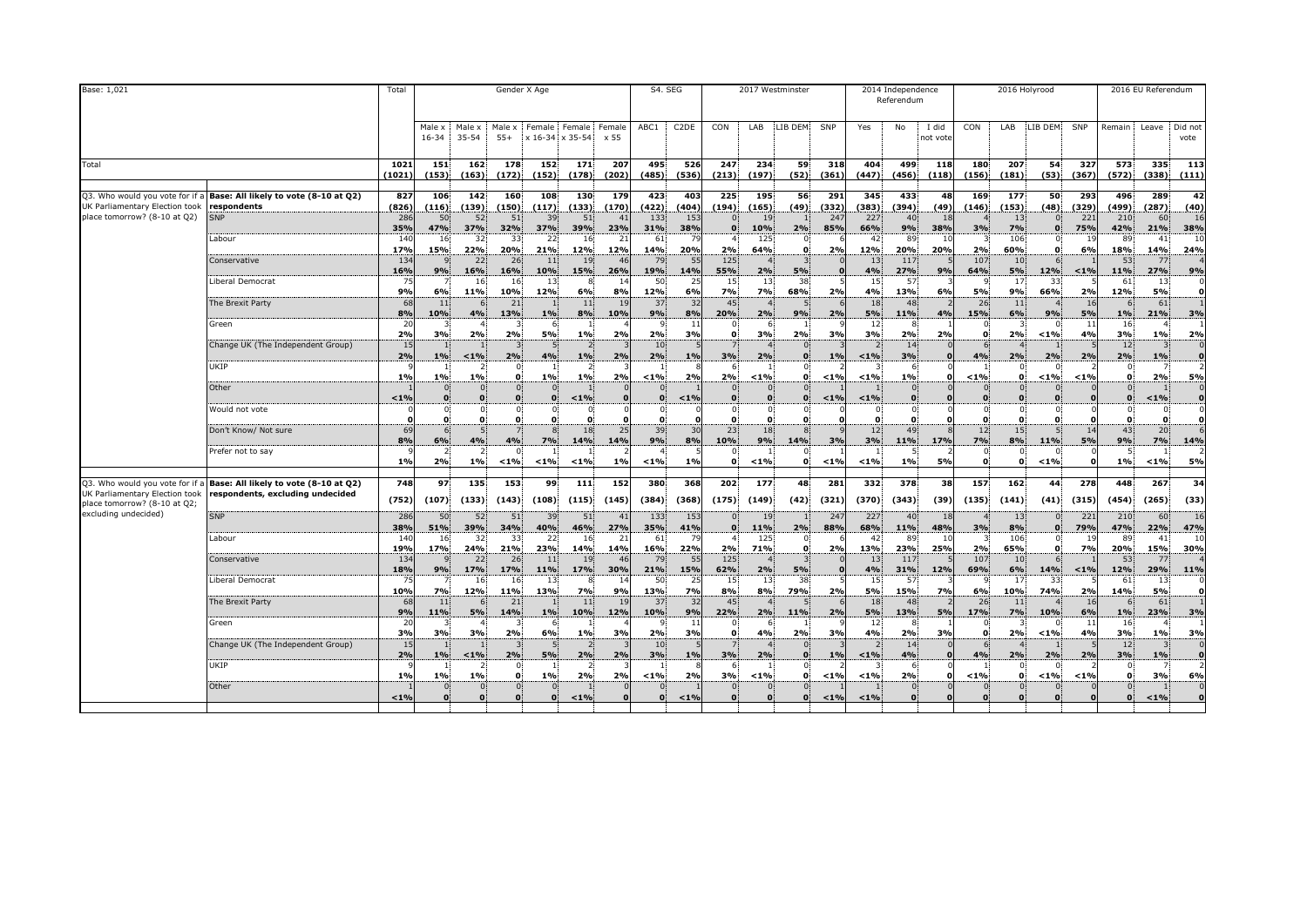| Base: 1,021                                                                                                                                 |                                                                           | Total                |                          |                       |                 | Gender X Age      |                          |              | S4. SEG      |                   |                          | 2017 Westminster |                          |              |                 | 2014 Independence<br>Referendum |                   |              |                         | 2016 Holyrood |              |              | 2016 EU Referendum           |                         |
|---------------------------------------------------------------------------------------------------------------------------------------------|---------------------------------------------------------------------------|----------------------|--------------------------|-----------------------|-----------------|-------------------|--------------------------|--------------|--------------|-------------------|--------------------------|------------------|--------------------------|--------------|-----------------|---------------------------------|-------------------|--------------|-------------------------|---------------|--------------|--------------|------------------------------|-------------------------|
|                                                                                                                                             |                                                                           |                      | Male:<br>$16 - 34$       | Male x<br>$35 - 54$   | Male ><br>$55+$ | Female<br>x 16-34 | Female Female<br>x 35-54 | x 55         | ABC1         | C <sub>2</sub> DE | CON                      | LAB              | LIB DEM                  | SNP          | Yes             | No                              | I did<br>not vote | CON          | LAB                     | LIB DEM       | SNP          | Remain       | Leave                        | Did not<br>vote         |
| Total                                                                                                                                       |                                                                           | 1021<br>(1021)       | 151<br>(153)             | 162<br>(163)          | 178<br>(172)    | 152<br>(152)      | 171<br>(178)             | 207<br>(202) | 495<br>(485) | 526<br>(536)      | 247<br>(213)             | 234<br>(197)     | 59<br>(52)               | 318<br>(361) | 404<br>(447)    | 499<br>(456)                    | 118<br>(118)      | 180<br>(156) | 207<br>(181)            | 54<br>(53)    | 327<br>(367) | 573<br>(572) | 335<br>(338)                 | 113<br>(111)            |
| Q6. How would you vote in<br>response to the question:                                                                                      | Base: All likely to vote (8-10 at Q5)<br>respondents                      | 887<br>(882)         | 118<br>(120)             | 146<br>(145)          | 168<br>(161)    | 126<br>(127)      | 141<br>(146)             | 187<br>(182) | 455<br>(447) | 432<br>(435)      | 239<br>(206)             | 203<br>(171)     | 57<br>(50)               | 297<br>(338) | 369<br>(406)    | 463<br>(423)                    | 55<br>(53)        | 175<br>(152) | 186<br>(161)            | 50<br>(49)    | 304<br>(340) | 525<br>(524) | 307<br>(306)                 | 56<br>(52)              |
| Should Scotland be an<br>independent country? (8-10 at                                                                                      | Yes                                                                       | 401<br>45%           | 82<br>70%                | 74<br>51%             | 67<br>40%       | 68<br>54%         | 54<br>38%                | 55<br>30%    | 190<br>42%   | 212<br>49%        | 2%                       | 74<br>37%        | 17<br>30%                | 261<br>88%   | 319<br>87%      | 54<br>12%                       | 28<br>51%         | 5%           | 52<br>28%               | 13<br>26%     | 255<br>84%   | 274<br>52%   | 93<br>30%                    | 34<br>62%               |
| Q5)                                                                                                                                         | No                                                                        | 436<br>49%           | 30<br>25%                | 62<br>42%             | 93<br>55%       | 52<br>41%         | 80<br><b>57%</b>         | 121<br>64%   | 240<br>53%   | 197<br>46%        | 229<br>96%               | 106<br>52%       | 33<br>58%                | 26<br>9%     | 35<br>9%        | 379<br>82%                      | 22<br>41%         | 160<br>92%   | 117<br>63%              | -34<br>68%    | 36<br>12%    | 218<br>42%   | 201<br>65%                   | 18<br>32%               |
|                                                                                                                                             | Don't know                                                                | 4 <sup>0</sup><br>6% | <b>5%</b>                | 10 <sup>1</sup><br>7% | <b>5%</b>       | 5%                | 6%                       | 11<br>6%     | 26<br>6%     | 23<br>5%          | 2%                       | 22<br>11%        | 13%                      | 10<br>3%     | 4%              | 30<br>7%                        | 8%                | 3%           | 17<br>9%                | 6%            | 13<br>4%     | 33<br>6%     | 13<br>4%                     | 6%                      |
|                                                                                                                                             | Would not vote                                                            | $\Omega$             | $\Omega$<br>$\mathbf{a}$ | 0.<br>$\mathbf{o}$    | 0               | $\bf{0}$          | 0.<br>$\mathbf{0}$       |              | $\mathbf{o}$ |                   | $\Omega$<br>$\mathbf{0}$ | $\mathbf{0}$     | $\Omega$<br>$\mathbf{o}$ | $\mathbf{0}$ | O               | $\Omega$<br>$\mathbf{a}$        |                   | $\mathbf{0}$ | 0<br>$\mathbf{0}$       | 0.            |              | $\Omega$     | $\mathbf 0$<br>$\mathbf{0}$  | $\mathbf{o}$            |
| Q6. How would you vote in<br>response to the question:<br>Should Scotland be an                                                             | Base: All likely to vote (8-10 at Q5)<br>respondents, excluding undecided | 838<br>(835)         | 112<br>(113)             | 136<br>(136)          | 160<br>(154)    | 120<br>(121)      | 134<br>(138)             | 176<br>(172) | 429<br>(421) | 409<br>(414)      | 235<br>(202)             | 181<br>(153)     | 49<br>(44)               | 287<br>(327) | 354<br>(391)    | 433<br>(395)                    | 51<br>(49)        | 170<br>(148) | 169<br>(147)            | 47<br>(46)    | 291<br>(326) | 492<br>(495) | 294<br>(291)                 | 52<br>(49)              |
| ndependent country? (8-10 at                                                                                                                | Yes                                                                       | 401<br>48%           | 82<br>73%                | 55%                   | 67<br>42%       | 68<br>57%         | 54<br>40%                | -55<br>31%   | 190<br>44%   | 212<br>52%        | 2%                       | 41%              | -17<br>34%               | 261<br>91%   | 319<br>90%      | 54<br>12%                       | 28<br>56%         | 6%           | 52<br>31%               | 13<br>28%     | 255<br>88%   | 274<br>56%   | 93<br>32%                    | 34<br>66%               |
| Q5; excluding undecided)                                                                                                                    | No                                                                        | 436<br>52%           | 30<br>27%                | 62<br>45%             | 93<br>58%       | 52<br>43%         | 80<br>60%                | 121<br>69%   | 240<br>56%   | 197<br>48%        | 229<br>98%               | 106<br>59%       | 33<br>66%                | 26<br>9%     | 35<br>10%       | 379<br>88%                      | -22<br>44%        | 160<br>94%   | 117<br>69%              | 34<br>72%     | 36<br>12%    | 218<br>44%   | 201<br>68%                   | 18<br>34%               |
| Q7b. Who would you vote for<br>with your constituency vote if a<br>Scottish Parliamentary Election<br>took place tomorrow? (8-10 at<br>Q7a) | Base: All likely to vote (8-10 at Q7a)<br>respondents                     | 838<br>(838)         | 115<br>(119)             | 136<br>(138)          | 163<br>(156)    | 118<br>(119)      | 128<br>(133)             | 177<br>(172) | 434<br>(427) | 403<br>(411)      | 227<br>(196)             | 191<br>(162)     | 57<br>(50)               | 294<br>(335) | 350<br>(388)    | 437<br>(399)                    | 51<br>(51)        | 168<br>(146) | 179<br>(156)            | 52<br>(50)    | 298<br>(335) | 506<br>(507) | 289<br>(290)                 | 43<br>(41)              |
|                                                                                                                                             | <b>SNP</b>                                                                | 312<br>37%           | 56<br>48%                | 56<br>41%             | 56<br>34%       | 45<br>38%         | 54<br>43%                | 44<br>25%    | 151<br>35%   | 160<br>40%        | < 1%                     | 31<br>16%        | 10%                      | 250<br>85%   | 239<br>68%      | 53<br>12%                       | 20<br>40%         | 3%           | 15<br>9%                | 10%           | 237<br>79%   | 230<br>45%   | 63<br>22%                    | 19<br>44%               |
|                                                                                                                                             | Conservative                                                              | -153<br>18%          | 14<br>12%                | 24<br>18%             | 25<br>16%       | 13<br>11%         | 23<br>18%                | -54<br>31%   | 95<br>22%    | <b>59</b><br>15%  | 138<br>61%               | 3%               | 9%                       | < 1%         | 15<br>4%        | 136<br>31%                      | 6%                | 115<br>68%   | 15<br>8%                | 11%           | 2%           | 63<br>12%    | 87<br>30%                    | 3<br>8%                 |
|                                                                                                                                             | Labour                                                                    | 138<br>16%           | 14<br>12%                | 34<br>25%             | 33<br>20%       | 21<br>17%         | 16<br>12%                | 20<br>11%    | 61<br>14%    | 77<br>19%         | 3%                       | 116<br>60%       | $\Omega$                 | 3%           | 38<br>11%       | 91<br>21%                       | 17%               | 1%           | 113<br>63%              | $\Omega$      | 11<br>4%     | 88<br>17%    | 43<br>15%                    | $\mathbf{8}$<br>18%     |
|                                                                                                                                             | Liberal Democrat                                                          | -64<br>8%            | 5%                       | 4%                    | 20<br>13%       | 14<br>12%         | 2%                       | -17<br>9%    | 42<br>10%    | 22<br>5%          | 10<br>4%                 | 11<br>6%         | 39<br>68%                | $1\%$        | 13<br>4%        | 49<br>11%                       | 5%                | 5%           | 10<br>6%                | 34<br>65%     | 2%           | 53<br>10%    | 12<br>4%                     | n                       |
|                                                                                                                                             | The Brexit Party                                                          | 50<br>6%             | 7%                       | 4%                    | 13<br>8%        | < 1%              | 6%                       | 14<br>8%     | 27<br>6%     | 24<br>6%          | 35<br>15%                | 1%               | 2%                       | 3%           | 18<br><b>5%</b> | 31<br>7%                        | 4%                | 21<br>13%    | 3%                      | 2%            | 16<br>5%     | $1\%$        | 47<br>16%                    | 2%                      |
|                                                                                                                                             | Green                                                                     | -27<br>3%            | 6%                       | 2%                    | 2%              | 6%                | 3%                       | 3%           | -13<br>3%    | 3%                | $\Omega$                 | 4%               | 3%                       | 13<br>5%     | 15<br>4%        | 11<br>2%                        | 2%                | O            | 3%                      | $1\%$         | -11<br>4%    | 20<br>4%     | 1%                           | 5%                      |
|                                                                                                                                             | Change UK (The Independent Group)                                         | 11<br>1%             | 1%                       | $\Omega$<br>$\Omega$  | $< 1\%$         | 4%                | 2%                       | $< 1\%$      | 2%           | $< 1\%$           | 3%                       | $< 1\%$          | $\Omega$                 | 1%           | $< 1\%$         | 2%                              | 2%                | 4%           | < 1%                    | $\Omega$      | 1%           | 11<br>2%     | $\mathbf{0}$<br>$\mathbf{0}$ | $\Omega$<br>$\bf{o}$    |
|                                                                                                                                             | UKIP                                                                      | < 1%                 | 1%                       | 1%                    |                 | 1%                | < 1%                     | 2%           | 1%           | 2%                | 3%                       |                  |                          | < 1%         | < 1%            | 1%                              |                   | 1%           | $\Omega$<br>$\Omega$    |               | < 1%         | < 1%         | 2%                           |                         |
|                                                                                                                                             | Other                                                                     | < 1%                 | < 1%                     | $\mathbf{0}$          | $< 1\%$         | $\mathbf{o}$      | $\mathbf{0}$             | $\Omega$     | $\Omega$     | < 1%              | < 1%                     |                  | $\mathbf{0}$             |              |                 | < 1%                            |                   | $\mathbf{o}$ | $\mathbf{0}$            |               |              | < 1%         | $< 1\%$                      | $\mathbf{o}$            |
|                                                                                                                                             | Would not vote                                                            |                      | $\Omega$                 | $^{\circ}$            |                 | $\Omega$          | $\Omega$                 |              |              |                   | $\Omega$                 |                  | $\Omega$                 |              |                 |                                 |                   | $\Omega$     | $\mathbf 0$<br>$\Omega$ |               |              |              | 0<br>$\mathbf{o}$            | $\Omega$<br>$\mathbf o$ |
|                                                                                                                                             | Don't Know/ Not sure                                                      | 64<br>8%             | 6<br><b>5%</b>           | 4%                    | 10<br>6%        | 10<br>9%          | 18<br>14%                | 15<br>9%     | 32<br>7%     | 32<br>8%          | 22<br>10%                | 18<br>9%         | <b>7%</b>                | 2%           | 2%              | 47<br>11%                       | 19%               | 4%           | 15<br>9%                | 11%           | 3%           | 32<br>6%     | 24<br>8%                     | 17%                     |
|                                                                                                                                             | Prefer not to say                                                         | $< 1\%$              | 2%                       | 2%                    | 0               | < 1%              | $\mathbf{0}$             | 1%           | $\Omega$     | $< 1\%$           | $\Omega$                 | $\mathbf{0}$     | $\Omega$                 | < 1%         | < 1%            | < 1%                            | 5%                | $\mathbf{o}$ | 0<br>$\mathbf{0}$       | 0             |              | $< 1\%$      | < 1%                         | <b>5%</b>               |
|                                                                                                                                             |                                                                           |                      |                          |                       |                 |                   |                          |              |              |                   |                          |                  |                          |              |                 |                                 |                   |              |                         |               |              |              |                              |                         |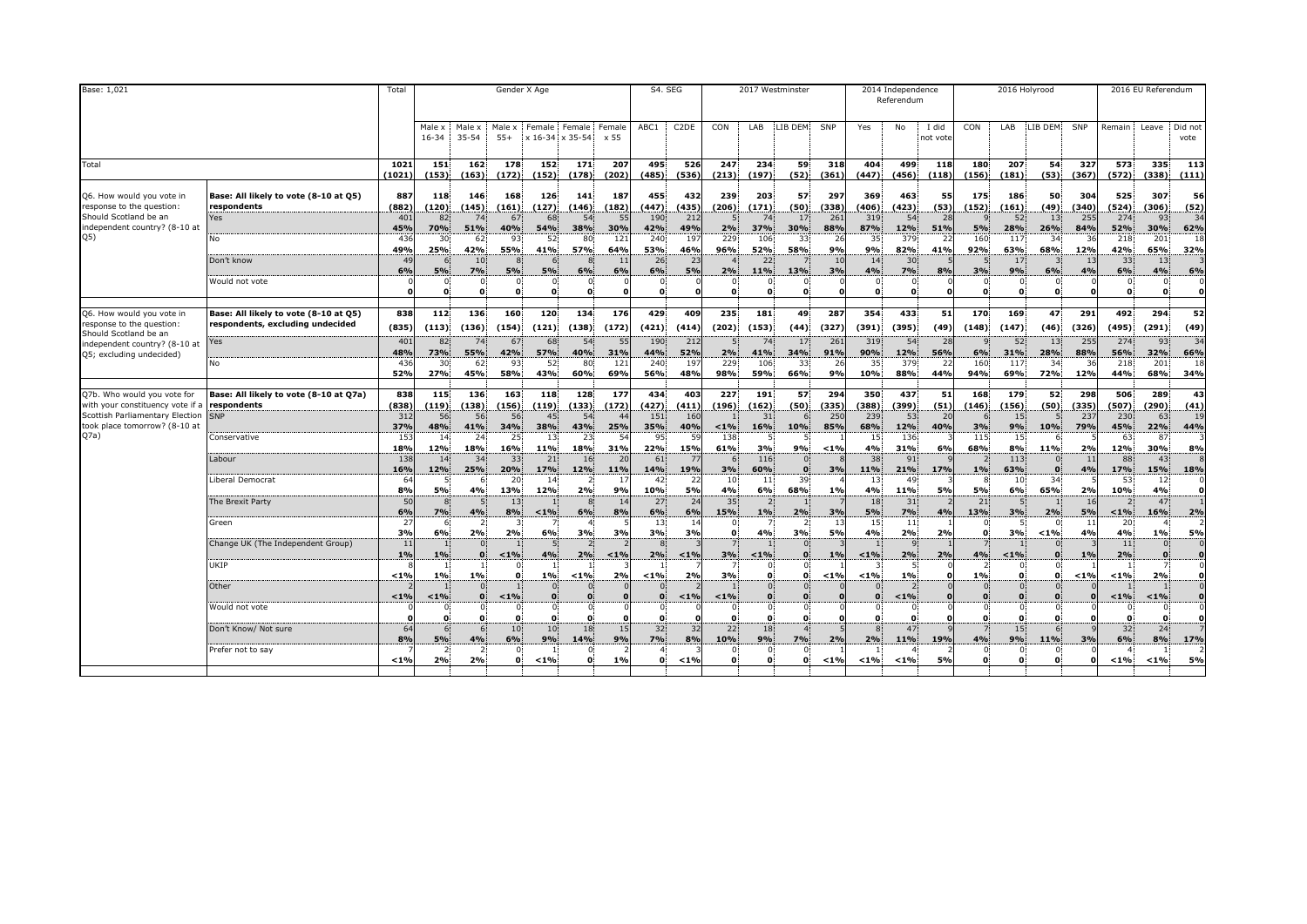| Base: 1,021                                                      |                                        | Total          |                 |                 |                 | Gender X Age         |                           |                         |                  | S4. SEG           |              |                                | 2017 Westminster |              |                  | 2014 Independence<br>Referendum |                   |                 | 2016 Holyrood            |            |              |              | 2016 EU Referendum |                                |
|------------------------------------------------------------------|----------------------------------------|----------------|-----------------|-----------------|-----------------|----------------------|---------------------------|-------------------------|------------------|-------------------|--------------|--------------------------------|------------------|--------------|------------------|---------------------------------|-------------------|-----------------|--------------------------|------------|--------------|--------------|--------------------|--------------------------------|
|                                                                  |                                        |                | Male x<br>16-34 | Male x<br>35-54 | Male x<br>$55+$ | Female               | Female<br>x 16-34 x 35-54 | Female<br>x 55          | ABC1             | C <sub>2</sub> DE | CON          | LAB                            | LIB DEM          | SNP          | Yes              | No                              | I did<br>not vote | CON             | LAB                      | LIB DEM    | SNP          | Remain       |                    | Leave Did not<br>vote          |
| Total                                                            |                                        | 1021<br>(1021) | 151<br>(153)    | 162<br>(163)    | 178<br>(172)    | 152<br>(152)         | 171<br>(178)              | 207<br>(202)            | 495<br>(485)     | 526<br>(536)      | 247<br>(213) | 234<br>(197)                   | 59<br>(52)       | 318<br>(361) | 404<br>(447)     | 499<br>(456)                    | 118<br>(118)      | 180<br>(156)    | 207<br>(181)             | 54<br>(53) | 327<br>(367) | 573<br>(572) | 335<br>(338)       | 113<br>(111)                   |
| Q7b. Who would you vote for                                      | Base: All likely to vote (8-10 at Q7a) | 766            | 108             | 129             | 153             | 107                  | 110                       | 160                     | 398              | 368               | 205          | 173                            | 53               | 288          | 341              | 386                             | 39                | 160             | 163                      | 46         | 289          | 469          | 264                | 33                             |
| with your constituency vote if a                                 | respondents, excluding undecided       | (771)          | (112)           | (131)           | (146)           | (109)                | (117)                     | (155)                   | (396)            | (375)             | (178)        | (147)                          | (46)             | (328)        | (379)            | (351)                           | (41)              | (140)           | (143)                    | (43)       | (326)        | (473)        | (265)              | (33)                           |
| Scottish Parliamentary Election<br>took place tomorrow? (8-10 at | <b>SNP</b>                             | 312            | 56              | 56              | 56              | 45                   | 54                        | 44                      | 151              | 160               |              | 31                             |                  | 250          | 239              | 53                              | 20                |                 | 15                       |            | 237          | 230          | 63                 | 19                             |
| Q7a; excluding undecided)                                        |                                        | 41%            | 52%             | 43%             | 37%             | 42%                  | 49%                       | 27%                     | 38%              | 44%               | < 1%         | 18%                            | 11%              | 87%          | 70%              | 14%                             | 53%               | 3%              | 9%                       | 12%        | 82%          | 49%          | 24%                | 57%                            |
|                                                                  | Conservative                           | 153<br>20%     | 14<br>13%       | 24<br>19%       | 25<br>16%       | 13<br>12%            | 23<br>21%                 | 54<br>34%               | 95<br>24%        | 59<br>16%         | 138<br>68%   | 3%                             | 10%              | < 1%         | 15<br>4%         | 136<br>35%                      | 8%                | 115<br>72%      | 15<br>9%                 | 12%        | 2%           | 63<br>13%    | 87<br>33%          | 11%                            |
|                                                                  | Labour                                 | 138            | 14              | 34              | 33              | 21                   | 16                        | 20                      | 61               | -77               | 6            | 116                            |                  |              | 38               | 91                              |                   |                 | 113                      |            | 11           | 88           | 43                 |                                |
|                                                                  | Liberal Democrat                       | 18%<br>64      | 13%<br>.5       | 26%             | 21%<br>20       | 19%<br>14            | 15%                       | 13%<br>17               | 15%<br>42        | 21%<br>22         | 3%<br>10     | 67%<br>11                      | $\Omega$<br>39   | 3%           | <b>11%</b><br>13 | 24%<br>49                       | 22%               | 2%              | 69%<br>10                | 34         | 4%           | 19%<br>53    | 16%<br>12          | 23%                            |
|                                                                  |                                        | 8%             | 5%              | 4%              | 13%             | 13%                  | 2%                        | 10%                     | 11%              | 6%                | 5%           | 6%                             | 73%              | 1%           | 4%               | 13%                             | 7%                | 5%              | 6%                       | 74%        | 2%           | 11%          | 5%                 | o                              |
|                                                                  | The Brexit Party                       | 50<br>7%       | $\mathbf{R}$    |                 | 13<br>9%        | 1%                   | 8                         | 14<br>9%                | 27               | 24                | 35<br>17%    |                                |                  |              | 18               | 31<br>8%                        |                   | 21              | -5                       |            | 16<br>5%     |              | 47                 |                                |
|                                                                  | Green                                  | 27             | 8%              | 4%              |                 |                      | 7%                        |                         | 7%<br>13         | 6%<br>14          |              | $1\%$                          | 2%               | 3%<br>13     | 5%<br>15         | 11                              | 5%                | 13%             | 3%                       | 2%         | 11           | $1\%$<br>20  | 18%                | 3%<br>$\overline{z}$           |
|                                                                  |                                        | 3%             | 6%              | 2%              | 2%              | 6%                   | 3%                        | 3%                      | 3%               | 4%                | $\mathbf{0}$ | 4%                             | 4%               | 5%           | 4%               | 3%                              | 3%                | $\Omega$        | 3%                       | < 1%       | 4%           | 4%           | 2%                 | 7%                             |
|                                                                  | Change UK (The Independent Group)      | 11<br>1%       | 1%              |                 | < 1%            | 5%                   | 2%                        | $< 1\%$                 | 2%               | $< 1\%$           | 3%           | $< 1\%$                        | $\mathbf{0}$     | 1%           | < 1%             | 2%                              | 3%                | 4%              | $< 1\%$                  |            | 1%           | 11<br>2%     | $\bf{0}$           | $\mathbf{0}$<br>$\mathbf{o}$   |
|                                                                  | UKIP                                   |                |                 | 1%              | O               |                      |                           |                         |                  |                   |              | $\mathbf{0}$<br>$\mathbf{o}$   | 0.               |              |                  |                                 |                   |                 | 0<br>$\mathbf{0}$        |            |              |              | $\overline{7}$     | $\mathbf 0$<br>ol              |
|                                                                  | Other                                  | 1%             | 1%              |                 |                 | 1%<br>$\mathbf{0}$   | < 1%<br>$\Omega$          | 2%                      | < 1%<br>$\Omega$ | 2%                | 3%           | 0.                             |                  | $< 1\%$      | < 1%<br>$\Omega$ | 1%<br>$\overline{2}$            |                   | $1\%$           | $\mathbf{0}$             |            | < 1%         | < 1%         | 3%                 | $\mathbf{0}$                   |
|                                                                  |                                        | < 1%           | $< 1\%$         |                 | $< 1\%$         | $\mathbf{0}$         | $\Omega$                  |                         | $\Omega$         | < 1%              | < 1%         | $\mathbf{0}$                   | $\Omega$         | $\Omega$     | $\Omega$         | $< 1\%$                         |                   | $\Omega$        | $\Omega$                 |            |              | $< 1\%$      | < 1%               | $\mathbf{0}$                   |
| Q7c. And who would you vote                                      | Base: All likely to vote (8-10 at Q7a) | 838            | 115             | 136             | 163             | 118                  | 128                       | 177                     | 434              | 403               | 227          | 191                            | 57               | 294          | 350              | 437                             | 51                | 168             | 179                      | 52         | 298          | 506          | 289                | 43                             |
| for with your regional vote? (8<br>10 at Q7a)                    | respondents<br><b>SNP</b>              | (838)<br>278   | (119)<br>49     | (138)<br>48     | (156)<br>50     | (119)<br>40          | (133)                     | (172)<br>$\overline{4}$ | (427)<br>129     | (411)<br>149      | (196)        | (162)<br>28                    | (50)             | (335)<br>227 | (388)<br>215     | (399)<br>47                     | (51)<br>16        | (146)           | (156)<br>13              | (50)       | (335)<br>217 | (507)<br>204 | (290)<br>60        | (41)<br>14                     |
|                                                                  |                                        | 33%            | 43%             | 35%             | 31%             | 34%                  | 37%                       | 24%                     | 30%              | 37%               | < 1%         | 14%                            | 4%               | 77%          | 61%              | 11%                             | 31%               | 4%              | 7%                       |            | 73%          | 40%          | 21%                | 34%                            |
|                                                                  | Conservative                           | 145<br>17%     | 10<br>9%        | 21<br>16%       | 27<br>16%       | 17<br>15%            | 24<br>19%                 | 46<br>26%               | 90<br>21%        | 56<br>14%         | 130<br>57%   | 6<br>3%                        | 2%               | $< 1\%$      | 14<br>4%         | 126<br>29%                      | 9%                | 107<br>64%      | 16<br>9%                 | 10%        | 2%           | 59<br>12%    | 82<br>28%          | 9%                             |
|                                                                  | Labour                                 | 137<br>16%     | 14              | 29              | 30              | 20                   | 18                        | 26                      | 61               | 19%               | 8            | 110                            |                  |              | 35               | 94                              | 17%               |                 | 107                      |            | 14           | 84           | 45                 | $\mathbf{q}$                   |
|                                                                  | Liberal Democrat                       | 58             | 12%             | 22%             | 18%<br>16       | 17%<br>15            | 14%                       | 15%<br>17               | 14%<br>38        | 20                | 4%           | 58%<br>15                      | 4%<br>29         | 3%           | 10%<br>14        | 22%<br>41                       |                   | $< 1\%$         | 60%<br>10                | 2%<br>29   | <b>5%</b>    | 17%<br>45    | 16%<br>10          | 20%<br>$\overline{z}$          |
|                                                                  | Green                                  | 7%<br>55       | 3%<br>16        | 4%<br>14        | 10%             | 12%                  | 1%                        | 10%                     | 9%<br>32         | 5%<br>23          | 4%           | 8%<br>10                       | 51%              | 2%<br>31     | 4%<br>34         | 9%<br>16                        | 6%                | 5%              | 6%<br>11                 | 57%        | 1%<br>28     | 9%<br>44     | 4%                 | 6%                             |
|                                                                  |                                        | 7%             | 13%             | 10%             | 4%              | 5%                   | 5%                        | 3%                      | 7%               | 6%                | < 1%         | 5%                             | 15%              | 10%          | 10%              | 4%                              | 11%               | $\Omega$        | 6%                       | 5%         | 9%           | 9%           | 2%                 | 10%                            |
|                                                                  | The Brexit Party                       | 6%             | <b>7%</b>       | 5%              | 16<br>10%       | $\Omega$             | 6<br>5%                   | 11<br>6%                | 25<br>6%         | 6%                | 33<br>15%    | < 1%                           | 3%               | 3%           | 16<br>4%         | 30<br>7%                        | 4%                | 21<br>13%       | 2%                       |            | 15<br>5%     | 1%           | 43<br>15%          | 2%                             |
|                                                                  | UKIP                                   | 15             |                 |                 |                 |                      |                           |                         |                  |                   | 11           |                                |                  |              | 10               | 6                               |                   |                 |                          |            |              |              | 12                 | $\mathbf 0$                    |
|                                                                  | Change UK (The Independent Group)      | 2%<br>12       | 4%              | 2%              | 1%              | 2%                   | $< 1\%$                   | 2%                      | $1\%$            | 3%                | 5%           | < 1%                           | 2%               | < 1%         | 3%               | 1%                              |                   | 5%              | $\Omega$                 | 4%         | < 1%         | < 1%<br>11   | 4%                 | $\mathbf 0$<br>$\Omega$        |
|                                                                  |                                        | 1%             | 2%              |                 | 2%              | 2%                   | < 1%                      | 1%                      | 2%               | 1%                | 3%           | $\bf{o}$                       | 2%               | 1%           | < 1%             | 2%                              | 2%                | 3%              | $\bf{0}$                 | 4%         | 1%           | 2%           | < 1%               | $\mathbf{o}$                   |
|                                                                  | Other                                  | < 1%           | $\bf{0}$        | $\mathbf{0}$    | $< 1\%$         | $\bf{0}$             | $\Omega$                  | < 1%                    | < 1%             | $< 1\%$           | < 1%         | 0 <sup>1</sup><br>$\mathbf{0}$ | $\Omega$         |              | $\Omega$         | $< 1\%$                         |                   | $\Omega$        | $\Omega$<br>$\mathbf{0}$ |            |              | < 1%         | $< 1\%$            | $\overline{0}$<br>$\mathbf{0}$ |
|                                                                  | Would not vote                         | < 1%           | O               | 0<br>$\Omega$   |                 | $\Omega$<br>$\Omega$ | ŋ                         | < 1%                    | $< 1\%$          |                   | < 1%         | 0.<br>$\Omega$                 | O                |              |                  | $< 1\%$                         |                   | < 1%            | $\mathbf{0}$<br>$\Omega$ |            |              | < 1%         | $\Omega$           | ٥l                             |
|                                                                  | Don't Know/ Not sure                   | 78<br>9%       | 7%              |                 | 10<br>6%        | 14<br><b>12%</b>     | 22<br>17%                 | $\overline{1}$<br>10%   | 42<br>10%        | 36<br>9%          | 27<br>12%    | 20<br><b>11%</b>               | 10<br>17%        | 2%           | 11<br>3%         | 59<br>14%                       |                   | 10              | 19<br>11%                |            | 3%           | 46<br>9%     | 26<br>9%           | 6<br>13%                       |
|                                                                  | Prefer not to say                      | 1%             | 2%              | 6%<br>2%        |                 | $< 1\%$              | O                         | 2%                      | $\Omega$         | 1%                | $\mathbf{0}$ | $\mathbf{0}$                   | $\Omega$         | $< 1\%$      | < 1%             | 1%                              | 16%<br>5%         | 6%<br>$\bullet$ | $\Omega$<br>$\mathbf{0}$ | 18%        | < 1%         | 1%           | < 1%               | 5%                             |
|                                                                  |                                        |                |                 |                 |                 |                      |                           |                         |                  |                   |              |                                |                  |              |                  |                                 |                   |                 |                          |            |              |              |                    |                                |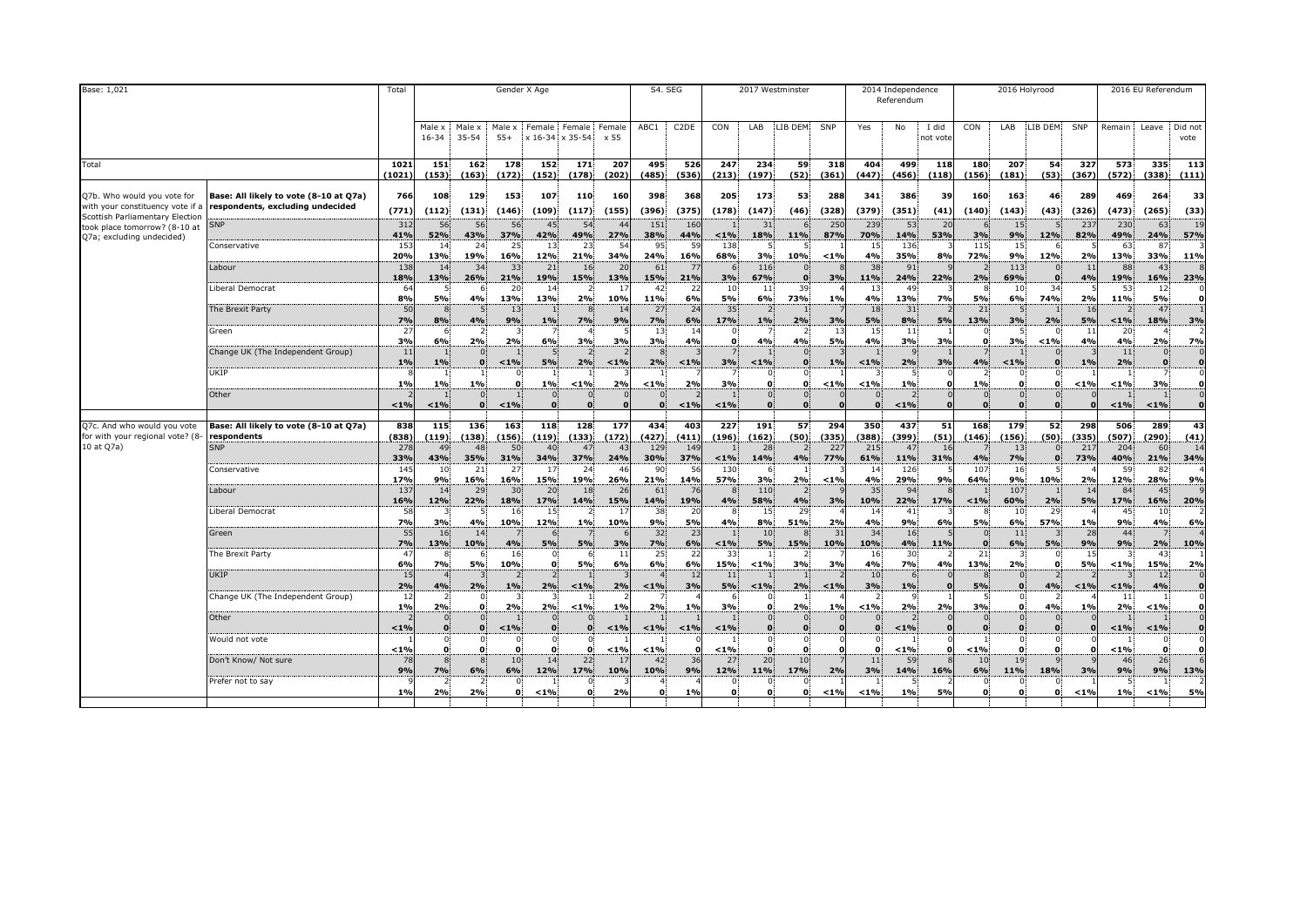| Base: 1,021                                                                                                       |                                                                            | Total                |                            |                 | Gender X Age    |                |                                  |                | S4. SEG         |                   |               |                | 2017 Westminster |              |                | 2014 Independence<br>Referendum |                   |                | 2016 Holyrood     |            |              |                 | 2016 EU Referendum            |                 |
|-------------------------------------------------------------------------------------------------------------------|----------------------------------------------------------------------------|----------------------|----------------------------|-----------------|-----------------|----------------|----------------------------------|----------------|-----------------|-------------------|---------------|----------------|------------------|--------------|----------------|---------------------------------|-------------------|----------------|-------------------|------------|--------------|-----------------|-------------------------------|-----------------|
|                                                                                                                   |                                                                            |                      | Male x<br>16-34            | Male x<br>35-54 | Male x<br>$55+$ |                | Female Female<br>x 16-34 x 35-54 | Female<br>x 55 | ABC1            | C <sub>2</sub> DE | CON           | LAB            | LIB DEM          | SNP          | Yes            | No                              | I did<br>not vote | CON            | LAB               | LIB DEM    | SNP          | Remain          | Leave                         | Did not<br>vote |
| Total                                                                                                             |                                                                            | 1021<br>(1021)       | 151<br>(153)               | 162<br>(163)    | 178<br>(172)    | 152<br>(152)   | 171<br>(178)                     | 207<br>(202)   | 495<br>(485)    | 526<br>(536)      | 247<br>(213)  | 234<br>(197)   | 59<br>(52)       | 318<br>(361) | 404<br>(447)   | 499<br>(456)                    | 118<br>(118)      | 180<br>(156)   | 207<br>(181)      | 54<br>(53) | 327<br>(367) | 573<br>(572)    | 335<br>(338)                  | 113<br>(111)    |
| Q7c. And who would you vote<br>for with your regional vote? (8                                                    | Base: All likely to vote (8-10 at Q7a)<br>respondents, excluding undecided | 750<br>(757)         | 106<br>(110)               | 127<br>(130)    | 153<br>(146)    | 103<br>(105)   | 106<br>(112)                     | 156<br>(153)   | 387<br>(386)    | 363<br>(371)      | 199<br>(174)  | 171<br>(145)   | 47<br>(41)       | 286<br>(326) | 339<br>(376)   | 371<br>(339)                    | 40<br>(42)        | 157<br>(137)   | 160<br>(140)      | 43<br>(41) | 288<br>(325) | 453<br>(458)    | 262<br>(265)                  | 35<br>(34)      |
| 10 at Q7a; excluding<br>undecided)                                                                                | <b>SNP</b>                                                                 | 278<br>37%           | 49<br>47%                  | 48<br>38%       | 50<br>33%       | 40<br>39%      | -47<br>44%                       | 43<br>28%      | 129<br>33%      | 149<br>41%        | $< 1\%$       | 28<br>16%      | 5%               | 227<br>79%   | 215<br>64%     | 47<br>13%                       | 16<br>39%         | 4%             | 13<br>8%          |            | 217<br>75%   | 204<br>45%      | 60<br>23%                     | 14<br>41%       |
|                                                                                                                   | Conservative                                                               | 145<br>19%           | 10<br>9%                   | 21<br>17%       | -27<br>18%      | 17<br>17%      | -24<br>23%                       | 46<br>30%      | -90<br>23%      | -56<br>15%        | 130<br>65%    | 4%             | 3%               | < 1%         | -14<br>4%      | 126<br>34%                      | 11%               | 107<br>68%     | 16<br>10%         | 12%        | 2%           | 59<br>13%       | 31%                           | 11%             |
|                                                                                                                   | Labour                                                                     | 13<br>18%            | 14<br>13%                  | 29<br>23%       | 30<br>20%       | 20<br>19%      | 18<br>17%                        | 26<br>17%      | 61<br>16%       | 21%               | 4%            | 110<br>64%     | 5%               | 3%           | 35<br>10%      | 94<br>25%                       | 21%               | $< 1\%$        | 107<br>67%        | 3%         | 14<br>5%     | 84<br>19%       | 17%                           | 25%             |
|                                                                                                                   | Liberal Democrat<br>Green                                                  | 58<br>8%<br>55       | 3%<br>16                   | 4%<br>14        | 16<br>10%       | 15<br>14%      | 2%                               | 17<br>11%      | 38<br>10%<br>32 | 20<br>5%<br>23    | 4%            | 15<br>9%<br>10 | 29<br>61%        | 2%<br>31     | 14<br>4%<br>34 | 41<br>11%<br>16                 | 8%                | <b>5%</b>      | 10<br>6%<br>11    | 29<br>69%  | 1%<br>28     | 45<br>10%<br>44 | 10<br>4%                      | 7%              |
|                                                                                                                   | The Brexit Party                                                           | 7%<br>$\overline{4}$ | 15%<br>8                   | 11%             | 4%<br>16        | 6%             | 6%                               | 4%<br>11       | 8%<br>25        | 6%<br>22          | $< 1\%$<br>33 | 6%             | 18%              | 11%          | 10%<br>16      | 4%<br>30                        | 14%               | 21             | 7%                | 6%         | 10%<br>15    | 10%             | 3%<br>43                      | 13%             |
|                                                                                                                   | <b>UKIP</b>                                                                | 6%<br>15             | 7%                         | 5%              | 11%             |                | 6%                               | 7%             | 6%              | 6%<br>-12         | 17%<br>11     | < 1%           | 3%               | 3%           | 5%<br>10       | 8%                              | 5%                | 14%            | 2%                |            | 5%           | $< 1\%$         | 17%<br>12 <sup>1</sup>        | 3%              |
|                                                                                                                   | Change UK (The Independent Group)                                          | 2%                   | 4%                         | 2%              | 2%              | 2%             | $< 1\%$                          | 2%             | $< 1\%$         | 3%                | 5%            | $< 1\%$        | 3%               | $< 1\%$      | 3%             | 2%                              |                   | 5%             |                   | 5%         | $< 1\%$      | $< 1\%$<br>11   | 5%                            |                 |
|                                                                                                                   | Other                                                                      | 2%<br>< 1%           | 2%<br>$\Omega$<br>$\Omega$ | $\Omega$        | 2%<br>< 1%      | 3%<br>$\Omega$ | 1%<br>$\Omega$                   | 1%<br>$< 1\%$  | 2%<br>< 1%      | 1%<br>$< 1\%$     | 3%<br>$< 1\%$ |                | 3%               | 1%           | < 1%<br>n.     | 2%<br>$< 1\%$                   | 3%                | 3%<br>$\Omega$ | $\Omega$<br>n     | 5%         | 1%           | 2%<br>$< 1\%$   | < 1%<br>$< 1\%$               |                 |
| Q8b. How would you vote if                                                                                        | Base: All likely to vote (8-10 at Q8a)                                     | 848                  | 109                        | 144             | 158             | 117            | 138                              | 181            | 438             | 410               | 234           | 194            | 57               | 285          | 339            | 449                             | 60                | 173            | 183               | 51         | 281          | 515             | 288                           | 45              |
| another EU Referendum took<br>place tomorrow? (8-10 at Q8a)                                                       | respondents<br>The UK should remain in the EU                              | (846)<br>535         | (120)<br>82                | (140)<br>91     | (150)<br>83     | (125)<br>94    | (139)<br>91                      | (171)<br>94    | (435)<br>300    | (411)<br>235      | (202)<br>73   | (164)<br>144   | (50)<br>43       | (325)<br>220 | (377)<br>245   | (410)<br>246                    | (59)<br>44        | (151)<br>59    | (158)<br>114      | (49)<br>35 | (318)<br>214 | (517)<br>469    | (288)<br>36                   | (41)<br>31      |
|                                                                                                                   | The UK should leave the EU                                                 | 63%<br>291           | 76%<br>25                  | 63%<br>50       | 53%<br>72       | 80%<br>18      | 66%<br>46                        | 52%<br>80      | 69%<br>125      | 57%<br>165        | 31%<br>151    | 74%<br>46      | 77%<br>-13       | 77%<br>59    | 72%<br>-87     | 55%<br>192                      | 74%<br>12         | 34%<br>106     | 62%<br>65         | 68%<br>16  | 76%<br>62    | 91%<br>36       | 12%<br>246                    | 69%             |
|                                                                                                                   | Don't know                                                                 | 34%<br>2%            | 23%                        | 35%<br>2%       | 45%             | 16%            | 33%<br>1%                        | 44%            | 29%<br>11<br>2% | 40%               | 65%           | 24%            | 23%              | 21%          | 26%            | 43%<br>10<br>2%                 | 21%<br>4%         | 61%            | 35%<br>2%         | 32%        | 22%          | 7%<br>10<br>2%  | 85%                           | 19%<br>9%       |
|                                                                                                                   | Would not vote                                                             | 19                   | 2%                         |                 | $< 1\%$<br>1%   | 4%<br>$\Omega$ | O.                               | 3%<br>< 1%     | $< 1\%$         | 2%<br>< 1%        | 3%<br>< 1%    | 2%             |                  | 2%<br>< 1%   | 2%<br>< 1%     | $< 1\%$                         | 2%                | 4%<br>$< 1\%$  | < 1%              | $< 1\%$    | 2%<br>< 1%   | $\Omega$        | 1%<br>< 1%                    | 2%              |
|                                                                                                                   | Base: All likely to vote (8-10 at Q8a)                                     | 826                  | 107                        | 141             | 155             | 112            | 136                              | 173            | 426             | 400               | 225           | 191            | 57               | 279          | 332            | 437                             | 56                | 165            | 178               | 51         | 276          | 505             | 282                           | 40              |
| Q8b. How would you vote if<br>another EU Referendum took<br>place tomorrow? (8-10 at Q8a;<br>excluding undecided) | respondents, excluding undecided                                           | (825)                | (118)                      | (138)           | (147)           | (120)          | (137)                            | (164)          | (423)           | (402)             | (195)         | (161)          | (50)             | (318)        | (369)          | (400)                           | (56)              | (145)          | (154)             | (48)       | (312)        | (508)           | (281)                         | (36)            |
|                                                                                                                   | The UK should remain in the EU                                             | 535<br>65%           | 82<br>77%                  | 91<br>64%       | 83<br>54%       | 94<br>84%      | 91<br>66%                        | 94<br>54%      | 300<br>71%      | 235<br>59%        | 73<br>33%     | 144<br>76%     | 43<br>77%        | 220<br>79%   | 245<br>74%     | 246<br>56%                      | 44<br>78%         | 59<br>36%      | 114<br><b>64%</b> | 35<br>68%  | 214<br>78%   | 469<br>93%      | 36 <sup>1</sup><br><b>13%</b> | 31<br>78%       |
|                                                                                                                   | The UK should leave the EU                                                 | 29<br>35%            | 23%                        | 50<br>36%       | 46%             | 18<br>16%      | 34%                              | 80<br>46%      | 125<br>29%      | 16<br>41%         | 151<br>67%    | 46<br>24%      | -13<br>23%       | 59<br>21%    | -8<br>26%      | 192<br>44%                      | -12<br>22%        | 106<br>64%     | 65<br>36%         | 16<br>32%  | 6.<br>22%    | 36<br><b>7%</b> | 246<br>87%                    | 22%             |
|                                                                                                                   |                                                                            |                      |                            |                 |                 |                |                                  |                |                 |                   |               |                |                  |              |                |                                 |                   |                |                   |            |              |                 |                               |                 |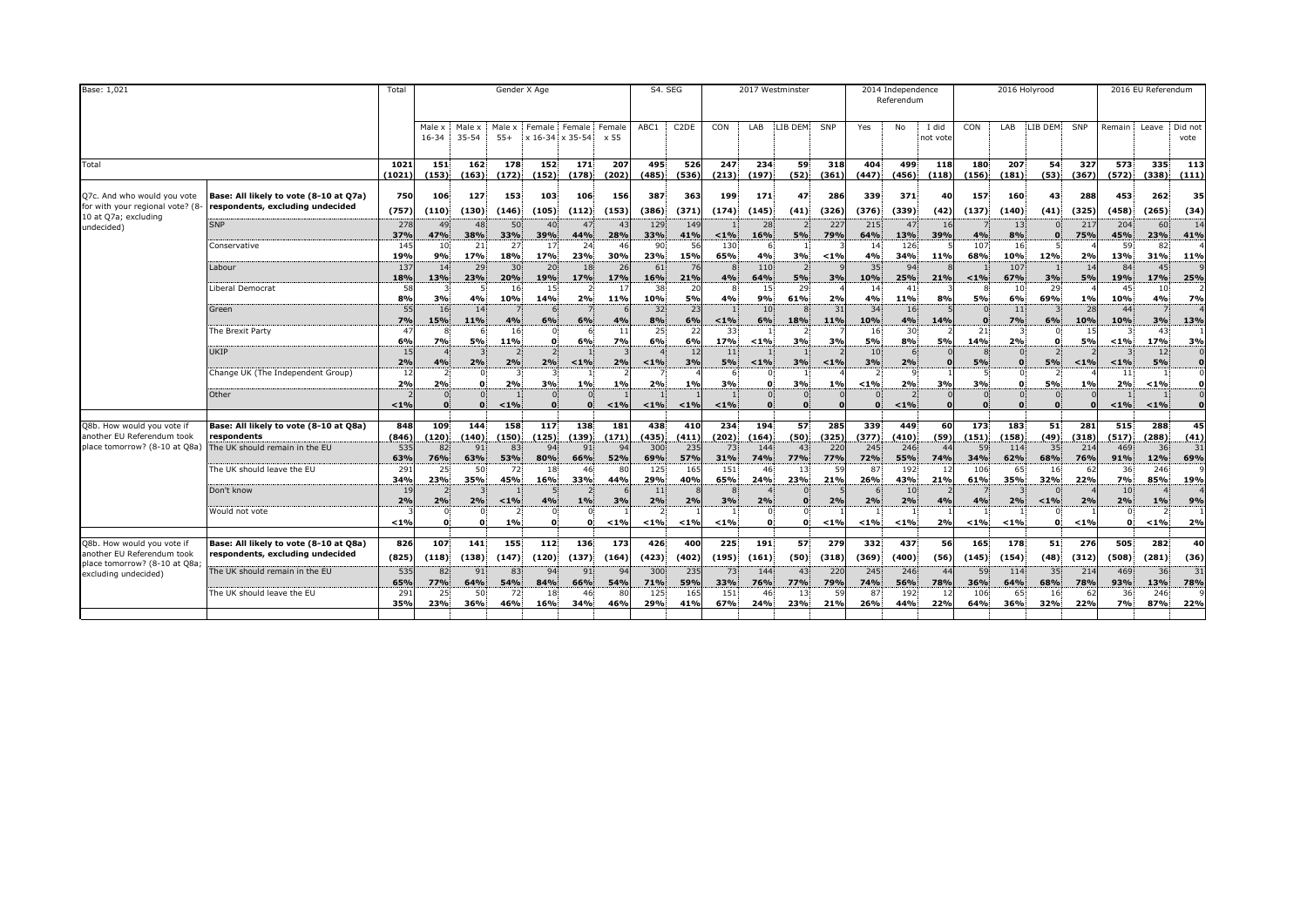| Base: 1,021                                                                                                                                       |                                                                                                                                                                                                                                                                      | Total                                                                                                                          |                                                                                                                                                                 |                                                                                                                    | Gender X Age                                                                                                             |                                                                                                                                               |                                                                                                                                                     |                                                                                                                      |                                                                                                                                              | S4. SEG                                                                                                                             |                                                                                                                                                                                     |                                                                                                                                                          | 2017 Westminster                                                                                                       |                                                                                                                      |                                                                                                                                     | 2014 Independence<br>Referendum                                                                                                                    |                                                                              |                                                                                                                                             | 2016 Holyrood                                                                                                                                                            |                                                                       |                                                                                                     |                                                                                                                                        | 2016 EU Referendum                                                                                                                             |                                                                                                                                                                                             |
|---------------------------------------------------------------------------------------------------------------------------------------------------|----------------------------------------------------------------------------------------------------------------------------------------------------------------------------------------------------------------------------------------------------------------------|--------------------------------------------------------------------------------------------------------------------------------|-----------------------------------------------------------------------------------------------------------------------------------------------------------------|--------------------------------------------------------------------------------------------------------------------|--------------------------------------------------------------------------------------------------------------------------|-----------------------------------------------------------------------------------------------------------------------------------------------|-----------------------------------------------------------------------------------------------------------------------------------------------------|----------------------------------------------------------------------------------------------------------------------|----------------------------------------------------------------------------------------------------------------------------------------------|-------------------------------------------------------------------------------------------------------------------------------------|-------------------------------------------------------------------------------------------------------------------------------------------------------------------------------------|----------------------------------------------------------------------------------------------------------------------------------------------------------|------------------------------------------------------------------------------------------------------------------------|----------------------------------------------------------------------------------------------------------------------|-------------------------------------------------------------------------------------------------------------------------------------|----------------------------------------------------------------------------------------------------------------------------------------------------|------------------------------------------------------------------------------|---------------------------------------------------------------------------------------------------------------------------------------------|--------------------------------------------------------------------------------------------------------------------------------------------------------------------------|-----------------------------------------------------------------------|-----------------------------------------------------------------------------------------------------|----------------------------------------------------------------------------------------------------------------------------------------|------------------------------------------------------------------------------------------------------------------------------------------------|---------------------------------------------------------------------------------------------------------------------------------------------------------------------------------------------|
|                                                                                                                                                   |                                                                                                                                                                                                                                                                      |                                                                                                                                | Male ><br>16-34                                                                                                                                                 | Male x<br>35-54                                                                                                    | Male ><br>$55+$                                                                                                          |                                                                                                                                               | Female Female<br>$x 16-34$ $x 35-54$                                                                                                                | Female<br>x 55                                                                                                       | ABC1                                                                                                                                         | C <sub>2</sub> DE                                                                                                                   | CON                                                                                                                                                                                 | LAB                                                                                                                                                      | LIB DEM                                                                                                                | SNP                                                                                                                  | Yes                                                                                                                                 | No                                                                                                                                                 | I did<br>not vote                                                            | CON                                                                                                                                         | LAB                                                                                                                                                                      | LIB DEM                                                               | SNP                                                                                                 | Remain                                                                                                                                 |                                                                                                                                                | Leave Did not<br>vote                                                                                                                                                                       |
| Total                                                                                                                                             |                                                                                                                                                                                                                                                                      | 1021<br>(1021)                                                                                                                 | 151<br>(153)                                                                                                                                                    | 162<br>(163)                                                                                                       | 178<br>(172)                                                                                                             | 152<br>(152)                                                                                                                                  | 171<br>(178)                                                                                                                                        | 207<br>(202)                                                                                                         | 495<br>(485)                                                                                                                                 | 526<br>(536)                                                                                                                        | 247<br>(213)                                                                                                                                                                        | 234<br>(197)                                                                                                                                             | 59<br>(52)                                                                                                             | 318<br>(361)                                                                                                         | 404<br>(447)                                                                                                                        | 499<br>(456)                                                                                                                                       | 118<br>(118)                                                                 | 180<br>(156)                                                                                                                                | 207<br>(181)                                                                                                                                                             | 54<br>(53)                                                            | 327<br>(367)                                                                                        | 573<br>(572)                                                                                                                           | 335<br>(338)                                                                                                                                   | 113<br>(111)                                                                                                                                                                                |
| Q10b. Elections to the EU<br>Parliament are scheduled to<br>take place on Thursday May<br>23rd - who do you intend to<br>vote for? (8-10 at Q10a) | Base: All likely to vote (8-10 at Q10a)<br>respondents<br><b>SNP</b><br>Labour<br>The Brexit Party<br>Conservative<br>Liberal Democrat<br>Green<br>UKIP<br>Change UK (The Independent Group)<br>Other<br>Would not vote<br>Don't Know/ Not sure<br>Prefer not to say | 750<br>(754)<br>262<br>35%<br>-11<br>15%<br>108<br>14%<br>10%<br>10%<br>29<br>4%<br>13<br>2%<br>2%<br>< 1%<br>< 1%<br>57<br>8% | 102<br>(111)<br>50<br>49%<br>14<br>13%<br>14<br>13%<br>8<br>8%<br>7%<br>5<br>5%<br>1%<br>О.<br>$\Omega$<br>$\bf{0}$<br>< 1%<br>$\overline{z}$<br>2%<br>$\Omega$ | 127<br>(127)<br>49<br>38%<br>24<br>19%<br>13<br>10%<br>11<br>9%<br>13<br>10%<br>4%<br>1%<br>3%<br>< 1%<br>0.<br>3% | 143<br>(134)<br>43<br>30%<br>27<br>19%<br>28<br>19%<br>12<br>9%<br>18<br>12%<br>2%<br>3%<br>1%<br>$\Omega$<br>< 1%<br>3% | 100<br>(108)<br>35<br>36%<br>18<br>19%<br>1%<br>10<br>10%<br>12<br>12%<br>5%<br>1%<br>4%<br>$\Omega$<br>$\Omega$<br>$\mathbf{o}$<br>12<br>12% | 115<br>(119)<br>47<br>41%<br>- 11<br>10%<br>18<br>15%<br>10<br>8%<br>6<br>5%<br>4%<br>< 1%<br>< 1%<br>1%<br>$\Omega$<br>0.<br>17<br>14%<br>$\Omega$ | 162<br>(154)<br>37<br>23%<br>-17<br>11%<br>35<br>22%<br>22<br>14%<br>15<br>9%<br>4%<br>3%<br>2%<br>< 1%<br>19<br>11% | 391<br>(391)<br>128<br>33%<br>-51<br>13%<br>58<br>15%<br>43<br>11%<br>49<br>13%<br>15<br>4%<br>< 1%<br>2%<br>$\Omega$<br>$< 1\%$<br>35<br>9% | 359<br>(363)<br>134<br>37%<br>61<br>17%<br>50<br>14%<br>31<br>9%<br>22<br>6%<br>4%<br>12<br>3%<br>2%<br>< 1%<br>$< 1\%$<br>22<br>6% | 201<br>(175)<br>< 1%<br>1%<br>78<br>39%<br>66<br>33%<br>13<br>7%<br>0.<br>$\mathbf{8}$<br>4%<br>3%<br>$\mathbf{0}$<br>$\mathbf{0}$<br>$\overline{2}$<br>1%<br>24<br>12%<br>$\Omega$ | 182<br>(153)<br>-23<br>13%<br>101<br>56%<br>2%<br>3%<br>22<br>12%<br>11<br>6%<br>3%<br>$\Omega$<br>$\mathbf{0}$<br>$\mathbf{o}$<br>10 <sup>1</sup><br>6% | 49<br>(43)<br>5%<br>11%<br>2%<br>31<br>63%<br>2%<br>3%<br>$\mathbf{o}$<br>$\Omega$<br>$\mathcal{C}$<br>$\Omega$<br>15% | 269<br>(306)<br>219<br>81%<br>2%<br>13<br>5%<br>$\mathbf{r}$<br>1%<br>15<br>6%<br>1%<br>$< 1\%$<br>< 1%<br>- 0<br>2% | 322<br>(358)<br>205<br>64%<br>38<br>12%<br>25<br>8%<br>11<br>3%<br>10<br>3%<br>17<br>5%<br>1%<br>< 1%<br>$\Omega$<br>$\Omega$<br>2% | 389<br>(357)<br>43<br><b>11%</b><br>70<br>18%<br>79<br>20%<br>58<br>15%<br>58<br>15%<br>11<br>3%<br>2%<br>10<br>2%<br>$< 1\%$<br>< 1%<br>44<br>11% | 40<br>(39)<br>14<br>36%<br>12%<br>11%<br>13%<br>8%<br>3%<br>3%<br><b>14%</b> | 146<br>(129)<br>3%<br>3%<br>50<br>35%<br>57<br>39%<br>10<br>7%<br>O<br>3%<br>3%<br>$\Omega$<br>$\overline{z}$<br>1%<br>10<br>7%<br>$\Omega$ | 166<br>(145)<br>15<br>9%<br>88<br>53%<br>16<br>9%<br>8.<br>5%<br>19<br>12%<br>3%<br>< 1%<br>2%<br>$\Omega$<br>$\Omega$<br>$\mathbf{0}$<br>0.<br>12<br>7%<br>$\mathbf{0}$ | 43<br>(41)<br>4%<br>14%<br>2%<br>27<br>61%<br>< 1%<br>3%<br>2%<br>13% | 270<br>(305)<br>202<br>75%<br>-11<br>4%<br>20<br>8%<br>< 1%<br>2%<br>6%<br>1%<br>1%<br>< 1%<br>2%   | 461<br>(468)<br>203<br>44%<br>76<br>16%<br>10<br>2%<br>31<br>7%<br>62<br>13%<br>23<br>5%<br>< 1%<br>10<br>2%<br>< 1%<br>1%<br>39<br>8% | 261<br>(261)<br>49<br>19%<br>31<br>12%<br>96<br>37%<br>39<br>15%<br>3%<br>2%<br>12<br>5%<br>1%<br>$\mathbf{0}$<br>$\Omega$<br>< 1%<br>17<br>6% | 27<br>(25)<br>$\mathbf{q}$<br>35%<br>18%<br>8%<br>14%<br>9%<br>8%<br>$\mathbf{0}$<br>$\mathbf{0}$<br>$\Omega$<br>o<br>3%<br>$\Omega$<br>$\mathbf{o}$<br>$\overline{2}$<br>7%<br>$\mathbf 0$ |
| Q10b. Elections to the EU                                                                                                                         | Base: All likely to vote (8-10 at Q10a)                                                                                                                                                                                                                              | < 1%<br>684                                                                                                                    | $\mathbf{0}$<br>99                                                                                                                                              | 2%<br>120                                                                                                          | $\mathbf{o}$<br>137                                                                                                      | < 1%<br>87                                                                                                                                    | $\mathbf{0}$<br>99                                                                                                                                  | 1%<br>141                                                                                                            | $1\%$<br>351                                                                                                                                 | $< 1\%$<br>333                                                                                                                      | $\bullet$<br>174                                                                                                                                                                    | 0.<br>171                                                                                                                                                | $\Omega$<br>41                                                                                                         | < 1%<br>263                                                                                                          | < 1%<br>313                                                                                                                         | 1%<br>337                                                                                                                                          | 34                                                                           | $\mathbf{o}$<br>134                                                                                                                         | $\mathbf{0}$<br>154                                                                                                                                                      | O<br>38                                                               | 264                                                                                                 | $< 1\%$<br>417                                                                                                                         | < 1%<br>242                                                                                                                                    | ol<br>25                                                                                                                                                                                    |
| Parliament are scheduled to<br>take place on Thursday May<br>23rd - who do you intend to<br>vote for? (8-10 at Q10a;<br>excluding undecided)      | respondents, excluding undecided<br><b>SNP</b><br>Labour<br>The Brexit Party<br>Conservative<br>Liberal Democrat<br>Green<br><b>UKIP</b><br>Change UK (The Independent Group)<br>Other                                                                               | (692)<br>262<br>38%<br>11.<br>16%<br>108<br>16%<br>11%<br>71<br>10%<br>29<br>4%<br>13<br>2%<br>13<br>2%<br>< 1%                | (108)<br>50<br>51%<br>14<br>14%<br>14<br>14%<br>8%<br>7%<br><b>5%</b><br>1%<br>$\Omega$<br>o<br>O.                                                              | (121)<br>49<br>41%<br>24<br>20%<br>13<br>11%<br>11<br>9%<br>13<br>10%<br>4%<br>$1\%$<br>3%<br>$< 1\%$              | (129)<br>43<br>31%<br>$\mathcal{L}$<br>20%<br>28<br>20%<br>12<br>9%<br>18<br>13%<br>2%<br>3%<br>1%<br>$\Omega$           | (95)<br>35<br>41%<br>18<br>21%<br>1%<br>10<br>12%<br>12<br>14%<br>5%<br>1%<br>4%<br>$\bf{0}$                                                  | (103)<br>47<br>48%<br>11<br><b>11%</b><br>18<br>18%<br>10<br>10%<br>6%<br>4%<br>< 1%<br>< 1%<br>1%                                                  | (135)<br>37<br>26%<br>$\mathbf{1}$<br>12%<br>35<br>25%<br>-22<br>16%<br>15<br>11%<br>5%<br>3%<br>2%                  | (355)<br>128<br>36%<br>51<br>14%<br>58<br>17%<br>43<br>12%<br>49<br>14%<br>-15<br>4%<br>1%<br>2%<br>$\Omega$                                 | (337)<br>134<br>40%<br>18%<br>50<br>15%<br>3<br>9%<br>22<br>7%<br>14<br>4%<br>12<br>4%<br>2%<br>$< 1\%$                             | (153)<br>< 1%<br>1%<br>78<br>45%<br>66<br>38%<br>13<br>8%<br>0.<br>$\mathbf{8}$<br>5%<br>3%<br>$\Omega$                                                                             | (144)<br>23<br>14%<br>101<br>59%<br>2%<br>3%<br>22<br>13%<br>11<br>6%<br>3%                                                                              | (36)<br>6%<br>$\Omega$<br>12%<br>3%<br>31<br>74%<br>3%<br>3%<br>0<br>$\Omega$                                          | (300)<br>219<br>83%<br>2%<br>13<br>5%<br>1%<br>15<br>6%<br>1%<br>$< 1\%$<br>< 1%                                     | (349)<br>205<br>66%<br>38<br>12%<br>25<br>8%<br>-11<br>3%<br>10<br>3%<br>-17<br>5%<br>1%<br>< 1%                                    | (310)<br>43<br>13%<br>70<br>21%<br>79<br>23%<br>58<br>17%<br>58<br>17%<br>11<br>3%<br>$\mathbf{q}$<br>3%<br>10<br>3%<br>$< 1\%$                    | (33)<br>1 <sup>′</sup><br>42%<br>14%<br>13%<br>15%<br>10%<br>3%<br>4%        | (119)<br>3%<br>3%<br>50<br>38%<br>57<br>42%<br>10<br>8%<br>$\Omega$<br>3%<br>3%<br>$\mathbf{o}$                                             | (135)<br>15<br>10%<br>88<br>57%<br>16<br>10%<br>5%<br>19<br>12%<br>3%<br>< 1%<br>3%<br>$\mathbf{0}$<br>$\Omega$                                                          | (36)<br>5%<br>16%<br>2%<br>27<br>70%<br>< 1%<br>4%<br>2%              | (299)<br>202<br>76%<br>$\mathbf{1}$<br>4%<br>20<br>8%<br>< 1%<br>2%<br>15<br>6%<br>1%<br>1%<br>< 1% | (425)<br>203<br>49%<br>76<br>18%<br>10<br>2%<br>31<br>8%<br>62<br>15%<br>23<br>5%<br>$1\%$<br>10<br>2%<br>< 1%                         | (244)<br>49<br>20%<br>31<br>13%<br>96<br>40%<br>39<br>16%<br>3%<br>2%<br>12<br>5%<br>1%<br>$\Omega$                                            | (23)<br>$\mathbf{q}$<br>37%<br>20%<br>8%<br>15%<br>9%<br>8%<br>$\mathbf 0$<br>$\mathbf{o}$<br>$\Omega$<br>o<br>3%                                                                           |